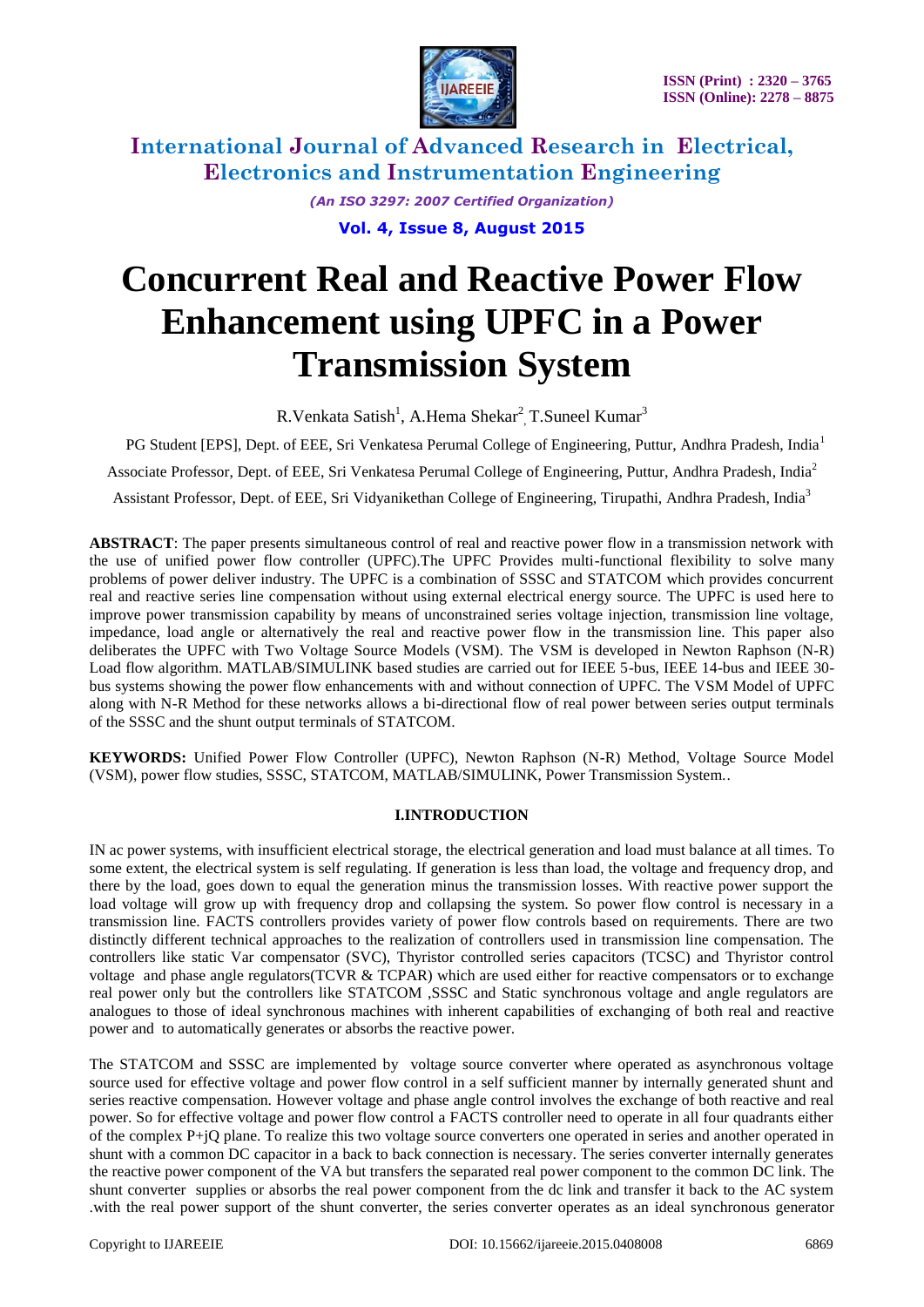

*(An ISO 3297: 2007 Certified Organization)*

### **Vol. 4, Issue 8, August 2015**

capable of supplying or absorbing both real and reactive power. This multifunctional back to back voltage source converter arrangement is called Unified Power Flow Controller (UPFC). The UPFC was devised for the real time control and dynamic compensation of transmission system of providing flexible control of all parameters effecting power flow in the transmission line like voltage, impedance and phase angle.



Fig. 1: UPFC Model with shunt and Series VSCs

The objective of this paper is to investigate Improvement of real and reactive power flows in an IEEE 5 bus, 14 bus and 30 bus system using UPFC. The upfc is incorporated in between 1-2 bus of the above slandered IEEE bus systems. The operation of UPFC provides stand point of traditional power transmission based on reactive shunt compensation, series compensation and phase angle regulation and thereby meets multiple control objectives by adding the injected voltage with appropriate magnitude and phase angle to the sending end bus terminal voltage. The power flow concept for the above said IEEE bus configurations the UPFC is incorporated and represented by two voltage sources called Voltage Source Model (VSM). This model of UPFC is implemented through Newton Raphson algorithm to estimate the power Flow control.

#### **II. PERFORMANCE OF UPFC IN A SIMPLE TWO MACHINE SYSTEM**

#### **II.I Basic Operating Principle of UPFC**

As the load flow studies for any power transmission system needs the representation of unknown parameters for a specified bus in an interconnected system with n number of buses. Here the upfc is represented and explained for a two machine system.



Fig. 2: Basic configuration of Two Voltage Source Model

Generally an UPFC is considered to be a synchronous voltage source (SVS) represented as a controlled voltage phasor of a controllable magnitude  $V_{mn}$  ( $0 \le V_{mn} \le V_{mn}$  max) and angle  $\theta$  ( $0 \le \theta \le 2\pi$ ) in series with the transmission line. The UPFC as a SVS exchanges fundamental frequency (power system frequency)  $V_{mn}$  with both reactive and real power with the transmission line, for above need the SVS requires a suitable power supply or sink but an UPFC exchanges the real power with one of the end bus. The UPFC is designed with two voltage source converters connected back to back through a common DC link provided by a DC storage capacitor. The real power can flow in either direction between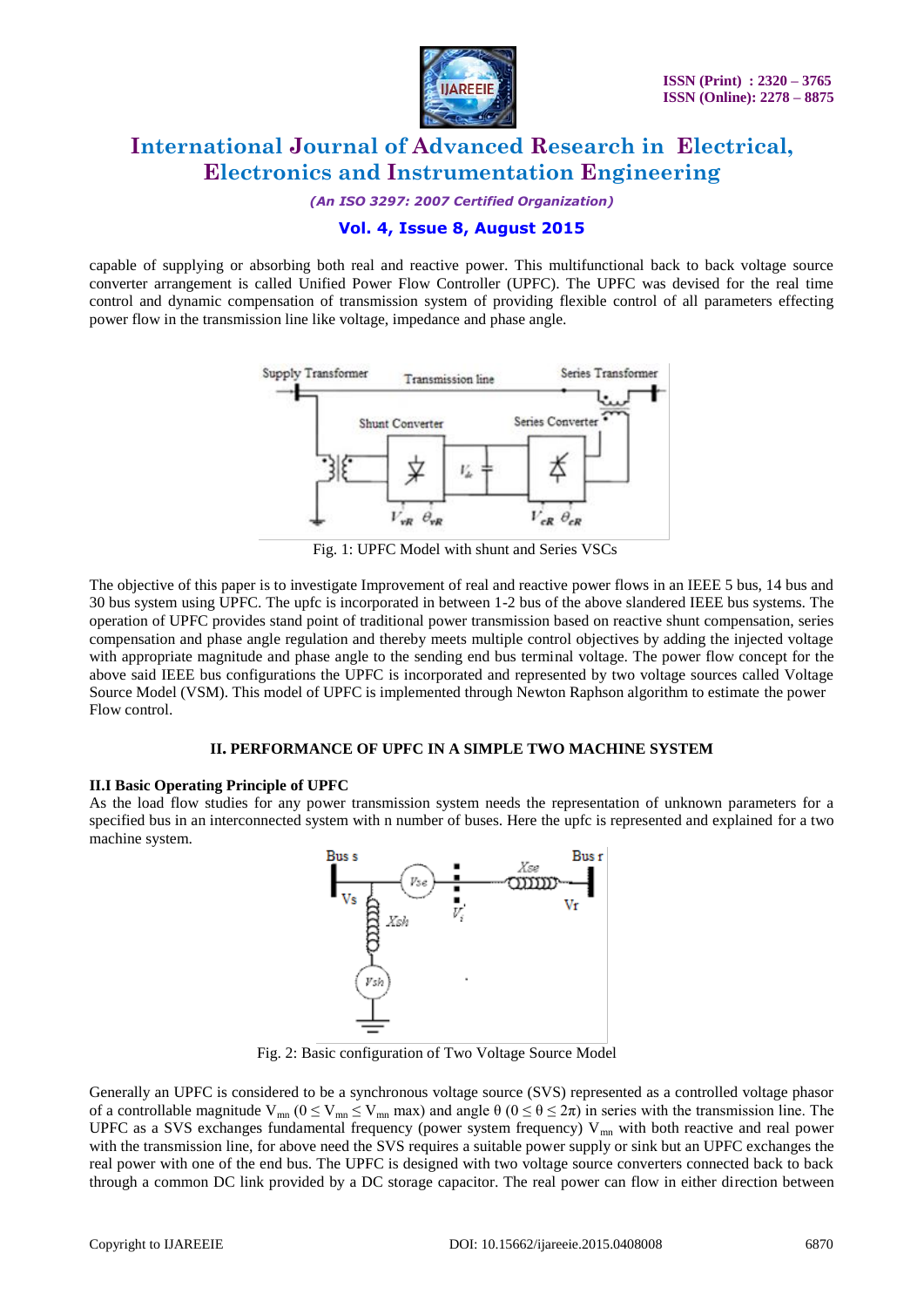

*(An ISO 3297: 2007 Certified Organization)*

### **Vol. 4, Issue 8, August 2015**

the AC terminals with the operation of two converters. Each converter can independently compensate the reactive power required at AC terminals.

The series converter operates to inject the synchronized control voltage  $V_{mn}$  with specified magnitude and phase angle in series to the line through an insertion transformer. The shunt connected converter is operated to supply real power demand required by series converter. This converter maintained a steady DC voltage and the net real power drawn from the ac system is equal to the losses of two converters plus the losses present in the coupling transformers". The shunt converter functions like a STATCOM and regulates the terminal voltage at the bus terminals by generating or absorbing the required reactive power. To have the power flow control the UPFC can be operated in four different modes as per the system requirements.



Fig.3: shows four different modes of operations of UPFC with i) terminal voltage regulation, ii) Line impedance compensation, iii) Phase shifting and iv) terminal voltage, Impedance and phase angle regulation.

In this paper the concurrent real and reactive power flow improvements are obtained by operating the UPFC with terminal voltage and phase angle regulation. The UPFC generated voltage  $V_{mn}$  is the combination of voltage regulated component  $\Delta V0$  and phase shifting voltage component  $V_\theta$  where this voltage component changes the phase angle of the regulated voltage phasor  $V_0 + \Delta V_0$  by an angle θ.

#### **II.II MATHEMATICAL MODELING OF UPFC WITH TERMINAL VOLTAGE AND PHASE ANGLE REGULATION**

A UPFC is placed between the Bus s and Bus r in the power transmission system. From the mathematical modeling purpose of read, the set of nonlinear, algebraic equations that describe the wattage network underneath the steady state conditions were resolved for the power flow solutions. Many approaches are argue to unravel for the facility load flow equations. In beginning, approaches were supported the loop equations and methods mistreatment Gauss-type solutions. This technique was hard as a result of the network loops should be specific by hand by the systems engineer. The disadvantage of those algorithms is that they reveal poor convergence characteristics once applied to the answer of the networks. to beat such limitations, the Newton-Raphson technique and derived formulations were developed.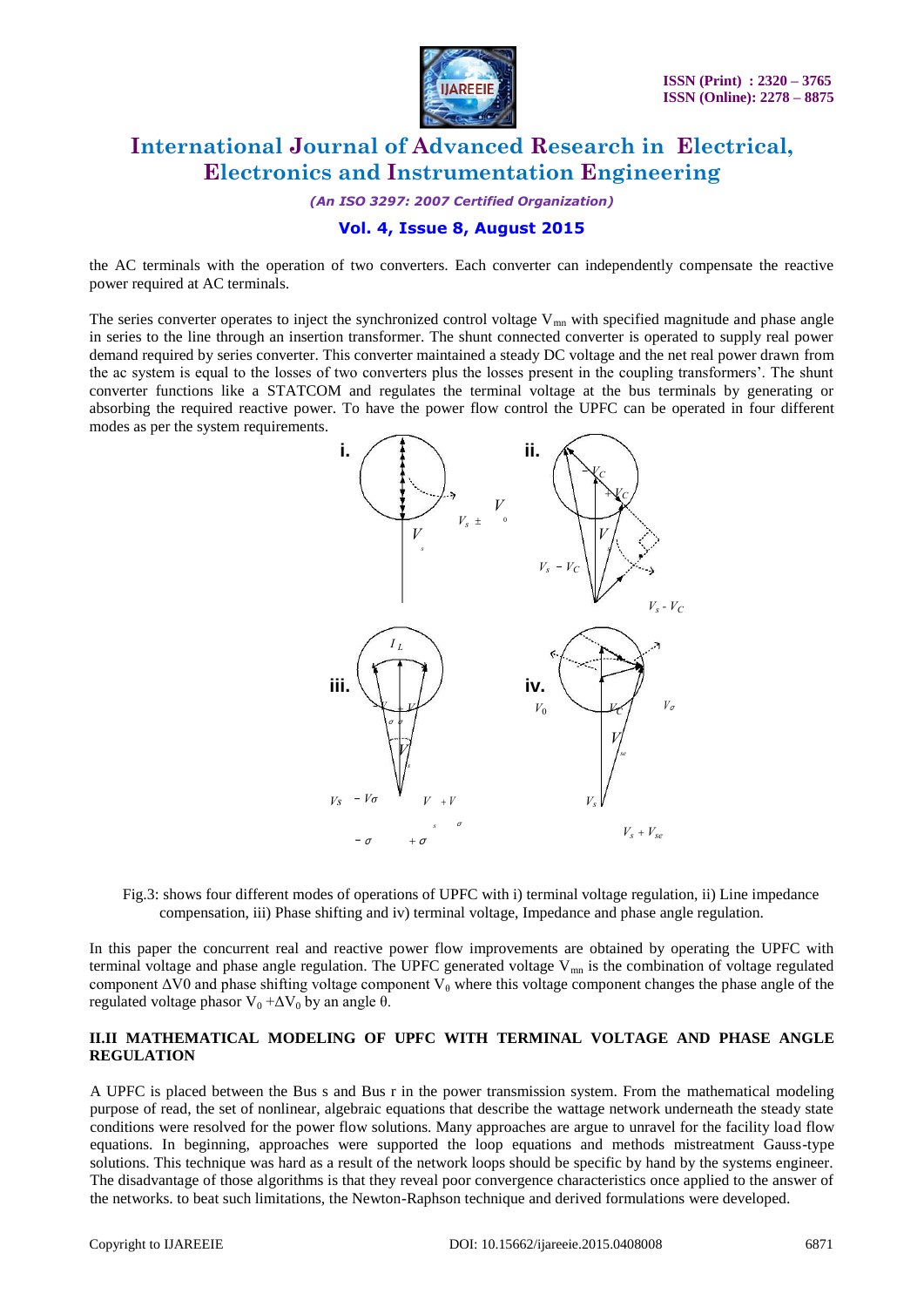

(3.2)

# **International Journal of Advanced Research in Electrical, Electronics and Instrumentation Engineering**

*(An ISO 3297: 2007 Certified Organization)*

### **Vol. 4, Issue 8, August 2015**

The mathematical modeling equations can be obtained by applying KCL at all the nodes in Two Voltage Source Model. By applying the Kirchhoff"s current and the voltage laws for the network gives:

| $\begin{bmatrix} I_s \\ I_r \end{bmatrix} = \begin{bmatrix} Y_{se} + Y_{sh} & -Y_{se} & -Y_{se} & -Y_{sh} \\ -Y_{se} & Y_{se} & Y_{se} & 0 \end{bmatrix} \begin{bmatrix} V_s \\ V_r \\ V_{se} \\ V_{se} \end{bmatrix}$ |  |
|------------------------------------------------------------------------------------------------------------------------------------------------------------------------------------------------------------------------|--|
| $I_{s} = (Y_{se} + Y_{sh}) V_{s} - V_{r} Y_{se} - V_{se} Y_{se} - V_{sh} Y_{sh}$                                                                                                                                       |  |

$$
\mathbf{I}_\mathrm{r} = -\mathbf{V}_\mathrm{se} \mathbf{Y}_\mathrm{se} + \mathbf{V}_\mathrm{r} \mathbf{Y}_\mathrm{se} + \mathbf{V}_\mathrm{se} \mathbf{Y}_\mathrm{se}
$$

Multiply (3.1) and (3.2) with their respective bus voltage to get the apparent powers of Bus s and Bus r.

Apparent power of Bus s:

$$
S_s = V_s * I_s S_s = V_{se}^2 (Y_{se} + Y_{sh}) - V_s V_r Y_{se} - V_s V_{se} Y_{se} - V_s V_{sh} Y_{se}
$$
\n(3.3)

$$
S_{s} = V_{se}^{2} (Y_{se} + Y_{sh}) - V_{s} V_{r} Y_{se} - V_{s} V_{se} Y_{se} - V_{s} V_{sh} Y_{se}
$$
\n(3.4)

Real and Reactive power at Bus s:

$$
S_{s} = V_{se}^{2} (Y_{se} + Y_{sh}) - V_{s} V_{r} Y_{se} - V_{s} V_{se} Y_{se} - V_{s} V_{sh} Y_{se}
$$
\nReal and Reactive power at Bus s:  
\n
$$
P_{s} = V_{s}^{2} G_{ss} + V_{s} V_{r} (G_{sr} \cos(\theta_{s} - \theta_{r}) + B_{sr} \sin(\theta_{s} - \theta_{r}))
$$
\n
$$
+ V_{s} V_{se} (G_{sr} \cos(\theta_{s} - \theta_{se}) + B_{sr} \sin(\theta_{s} - \theta_{se}))
$$
\n
$$
+ V_{s} V_{sh} (G_{sh} \cos(\theta_{s} - \theta_{sh}) + B_{sh} \sin(\theta_{s} - \theta_{sh}))
$$
\n
$$
Q_{s} = -V_{s}^{2} B_{ss} + V_{s} V_{r} (G_{sr} \sin(\theta_{s} - \theta_{r}) - B_{sr} \cos(\theta_{s} - \theta_{r}))
$$
\n
$$
+ V_{s} V_{s} (G_{sr} \sin(\theta_{s} - \theta_{r}) - B_{sr} \cos(\theta_{s} - \theta_{r}))
$$
\n
$$
+ V_{s} V_{s} (G_{sr} \sin(\theta_{s} - \theta_{r}) - B_{sr} \cos(\theta_{s} - \theta_{r}))
$$
\n(3.5)

$$
+V_{s}V_{sh} (G_{sh}Cos(\theta_{s} - \theta_{sh}) + B_{sh}Sin(\theta_{s} - \theta_{sh}))
$$
  
\n
$$
Q_{s} = -V_{s}^{2}B_{ss} + V_{s}V_{r} (G_{sr} Sin(\theta_{s} - \theta_{r}) - B_{sr} Cos(\theta_{s} - \theta_{r}))
$$
  
\n
$$
+V_{s}V_{se} (G_{sr} Sin(\theta_{s} - \theta_{se}) - B_{sr} cos(\theta_{s} - \theta_{se}))
$$
  
\n
$$
+V_{s}V_{sh} (G_{sh} sin(\theta_{s} - \theta_{sh}) - B_{sh} cos(\theta_{s} - \theta_{sh}))
$$
\n(3.6)

Real and Reactive power of shunt converter:

$$
+ V_{s} V_{sh} (G_{sh} \sin (\theta_{s} - \theta_{sh}) - B_{sh} \cos (\theta_{s} - \theta_{sh}))
$$
\n(3.6)  
\nReal and Reactive power of shunt converter:  
\n
$$
P_{sh} = V_{sh} {}^{2}G_{sh} + V_{sh} V_{s} (G_{sh} \cos (\theta_{sh} - \theta_{s}) + B_{sh} \sin (\theta_{sh} - \theta_{s}))
$$
\n(3.7)  
\n
$$
Q_{sh} = -V_{sh} {}^{2}B_{sh} + V_{sh} V_{k} (G_{sh} \sin (\theta_{sh} - \theta_{s}) - B_{sh} \cos (\theta_{sh} - \theta_{s}))
$$
\n(3.8)

$$
Q_{sh} = -V_{sh}^{2}B_{sh} + V_{sh}V_{k} (G_{sh} \sin (\theta_{sh} - \theta_{s}) - B_{sh} \cos (\theta_{sh} - \theta_{s}))
$$
\n(3.8)

Apparent power of Bus r: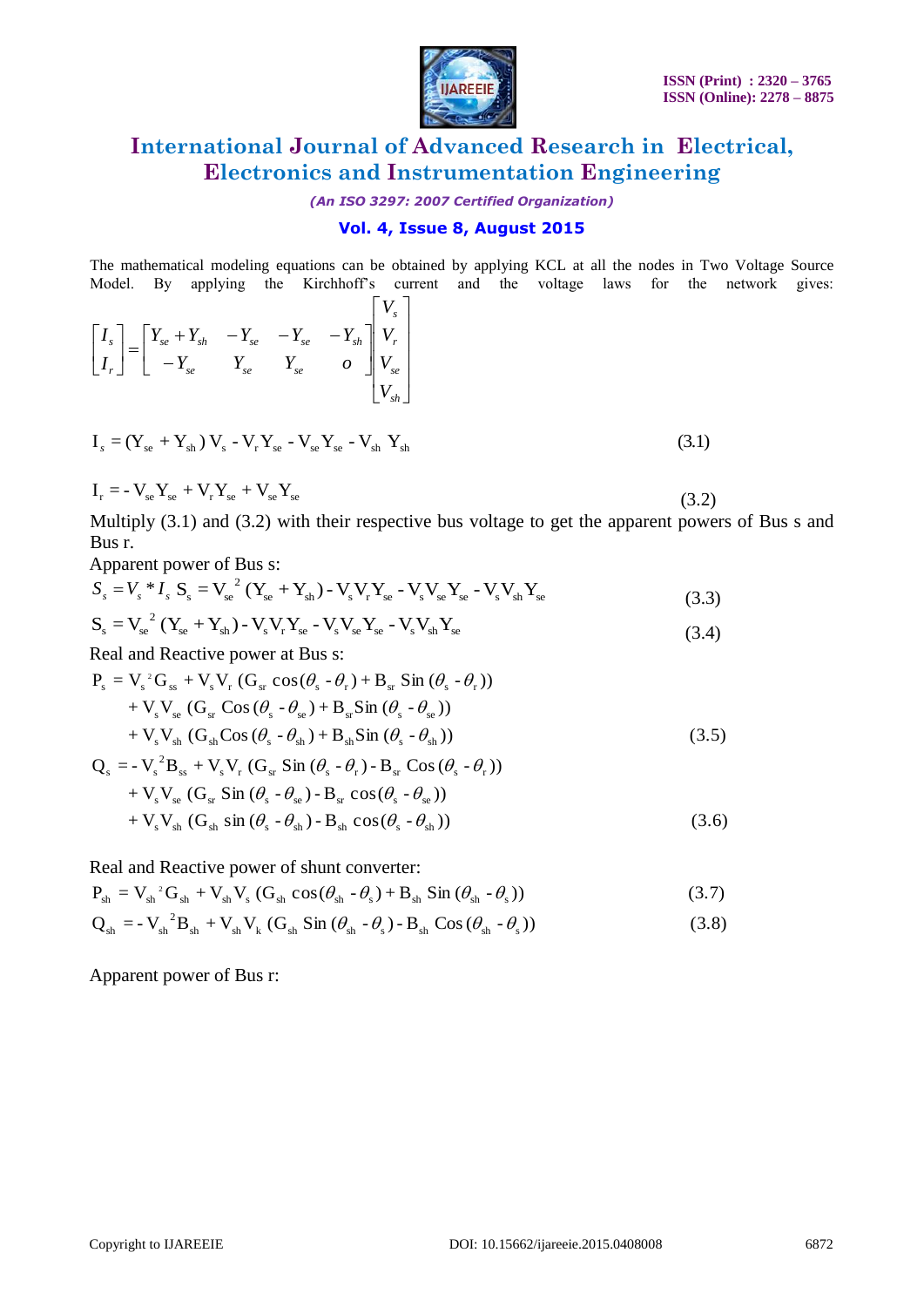

*(An ISO 3297: 2007 Certified Organization)*

### **Vol. 4, Issue 8, August 2015**

 $S_r = V_r * I_r$ 

 ${\rm S} = -{\rm V}_{\rm s}{\rm V}_{\rm r}{\rm Y}_{\rm se} + {\rm V}_{\rm r}^{\rm \; 2} {\rm Y}_{\rm se} + {\rm V}_{\rm r}{\rm V}_{\rm se}{\rm Y}_{\rm se}$ 

$$
S_{r} = V_{r} - V_{r}
$$
  
\n
$$
= -V_{s}V_{r}Y_{se} + V_{r}^{2}Y_{se} + V_{r}V_{se}Y_{se}
$$
  
\nReal and Reactivepower at Bus r :  
\n
$$
P_{r} = V_{r}^{2}G_{rr} + V_{r}V_{s} (G_{rs} cos(\theta_{r} - \theta_{s}) + B_{rs} Sin(\theta_{r} - \theta_{s}))
$$
  
\n
$$
+ V_{r}V_{se} (G_{rr} Cos(\theta_{r} - \theta_{se}) + B_{rr} Sin(\theta_{r} - \theta_{se}))
$$
  
\n
$$
Q_{r} = -V_{r}^{2}B_{rr} + V_{r}V_{s} (G_{rs} Sin(\theta_{r} - \theta_{s}) - B_{rs} Cos(\theta_{r} - \theta_{s}))
$$
  
\n
$$
+ V_{r}V_{se} (G_{rr} Sin(\theta_{r} - \theta_{se}) - B_{rr} cos(\theta_{r} - \theta_{se}))
$$
  
\nReal and Reactive power of series operator.

$$
+ V_{r} V_{se} (G_{rr} Sin (\theta_{r} - \theta_{se}) - B_{rr} cos (\theta_{r} - \theta_{se}))
$$
  
Real and Reactivepower of series converter:  

$$
P_{se} = V_{se}^{2} G_{rr} + V_{se} V_{s} (G_{sr} cos (\theta_{se} - \theta_{s}) + B_{sr} Sin (\theta_{se} - \theta_{s}))
$$

$$
+ V_{se} V_{r} (G_{rr} Cos (\theta_{se} - \theta_{r}) + B_{rr} Sin (\theta_{se} - \theta_{r}))
$$

$$
Q_{r} = - V_{se}^{2} B_{rr} + V_{se} V_{s} (G_{sr} Sin (\theta_{se} - \theta_{s}) - B_{sr} Cos (\theta_{se} - \theta_{s}))
$$

$$
+ V_{se} V_{r} (G_{rr} Sin (\theta_{se} - \theta_{r}) - B_{rr} cos (\theta_{se} - \theta_{r}))
$$
(3.10)

#### **III. IMPLEMENTATION OF UPFC USING NEWTON RAPSONS ALGORITHM AND FLOW CHART**

The projected algorithmic rule for resolution power flow drawback placed with UPFC is enforced by N-R technique. The program is named as "unified power flow controller load flow" (UPFCLF). Fig.4 depicts the load flow diagram of the programming method. Overall procedure of the projected algorithmic rule are often summarized as follows: The input system information includes the fundamental system information needed for standard power flow computation that is the number and kinds of buses, conductor information, generation and load information, the situation of UPFC and therefore the values of UPFC management parameters . System admittance matrix and traditional Jacobian matrix is created as a result of incoming of UPFC. At following step, Jacobin matrix is modified and power equations are mismatched. And then bus voltages are updated at every iteration. Convergence is checked whether or not achieved or not; if no, Jacobin matrix is changed and power equations are mismatched till convergence is achieved. If yes, power flow results are displayed.

#### **Steps to Solve the Newton-Raphson Algorithm**

**Step 1:** Read the input of the system information that includes the info required for standard power flow calculation, i.e., the quantity and types of buses, conductor information, generation, load information and placement of UPFC and the management variables of UPFC.

- **Step 2:** Formation of admittance matrix  $Y_{bus}$  of the line between the bus's' and 'r'.
- **Step 3:** Combining the UPFC power equations with network equation, we get the conventional power flow equation.

**Step 4:** The conventional Jacobin matrix are formed ( $P_i^s$  and  $Q_i^s$ ) due to the inclusion of UPFC. The insertion of these variables increases the dimensions of the Jacobin matrix.

- **Step 5:** In this step, the Jacobin matrix was modified and power equations square measure mismatched.
- **Step 6:** In this step, the Jacobin matrix was modified and power equations square measure mismatched.
- **Step 7:** If convergence isn't achieved within the next step the algorithmic program goes back to the step 6 and Therefore the Jacobin matrix is changed and therefore the power equations were mismatched till convergence was earned.

**Step 8:** If the convergence achieved in Step 7, the output load flow was calculated for PQ bus that features the Bus bars voltages, generation, transmission line flow and losses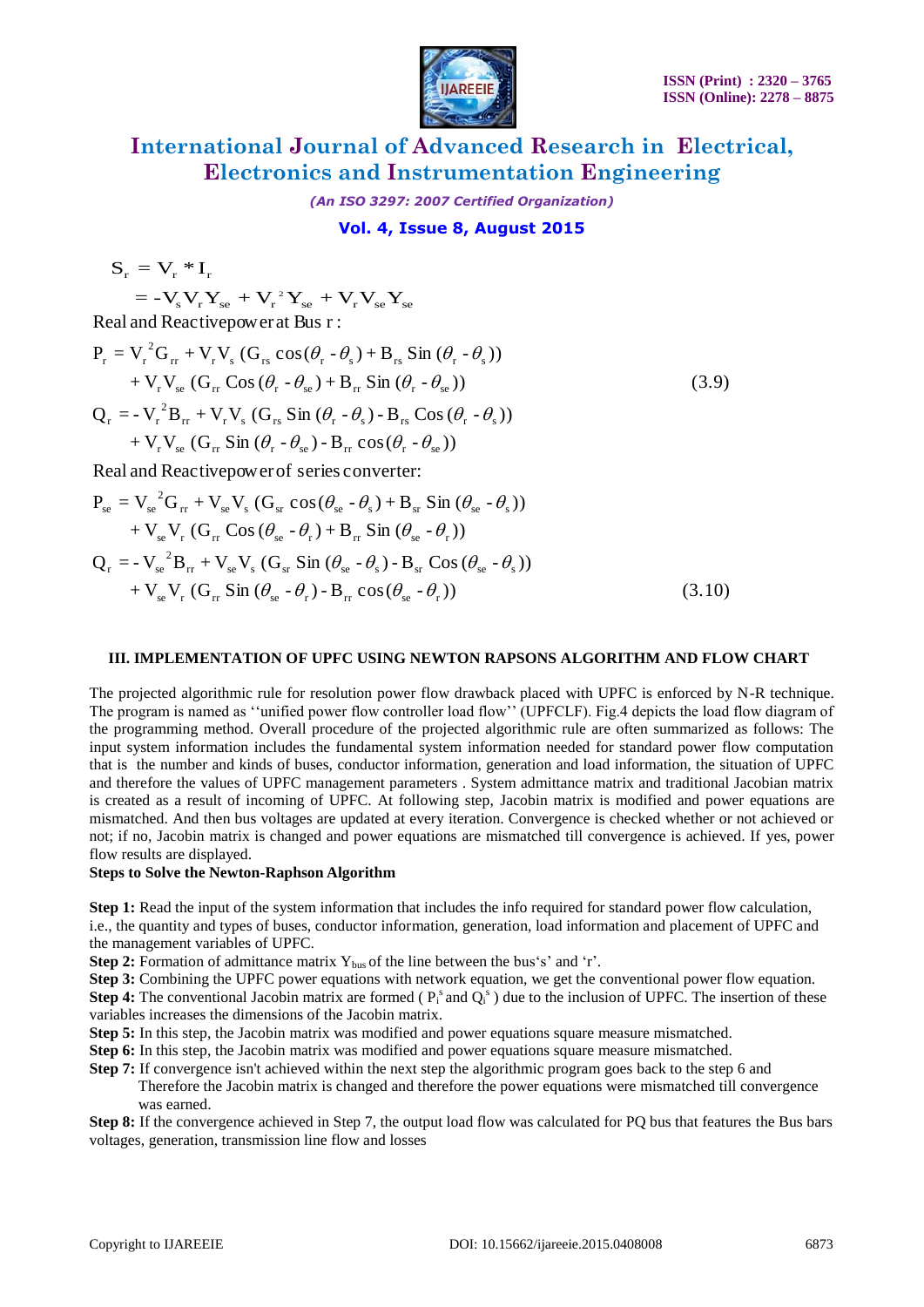

*(An ISO 3297: 2007 Certified Organization)*

## **Vol. 4, Issue 8, August 2015**

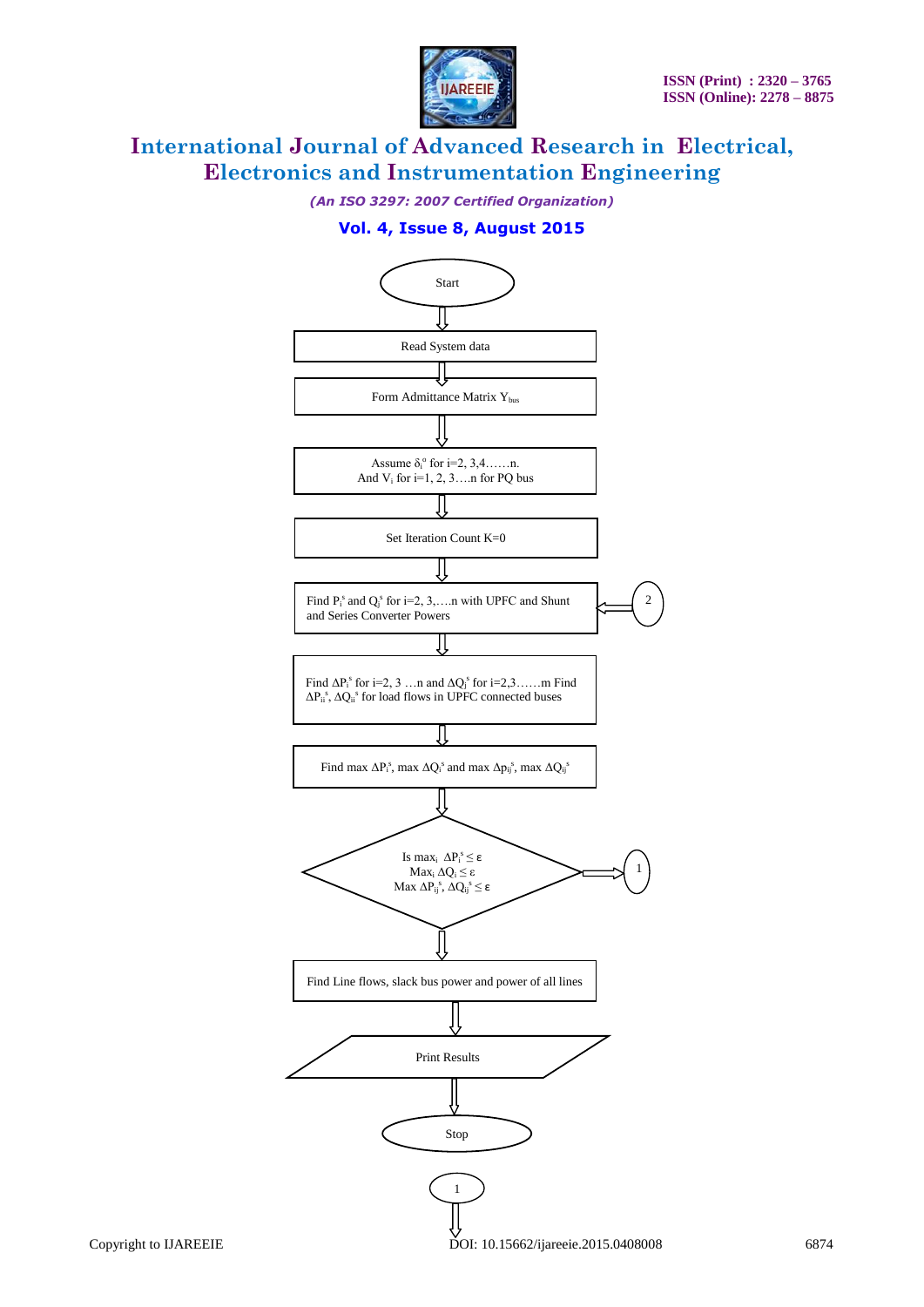

*(An ISO 3297: 2007 Certified Organization)*

### **Vol. 4, Issue 8, August 2015**



**Fig 5: Flow chart for implementation of UPFC**

#### **IV. TEST CASE AND SIMULATION**

In order to research the practicableness of the projected technique, an outsized variety of power systems completely different of various sizes and underneath different system conditions has been tested. It should be got wind that the results square measure underneath supposed traditional power flow, i.e. the management parameters of UPFC are given and UPFC is operated in an closed -loop kind. All the results indicate sensible convergence and high accuracy achieved by the projected methodology. During this section, the 14- bus sensible system is conferred to numerically demonstrate its performance. It are accustomed show quantitatively, however the UPFC performs. The initial network is changed to incorporate the UPFC. This compensates the road between any of the buses. The UPFC is employed to manage the active and reactive power flowing within the line at a pre- such worth. The load flow answer for the changed network is obtained by the projected power flow algorithmic rule and the Matlab program is employed to seek out the losses between any buses and the ability flow between the lines square measure determined the effects of UPFC. An equivalent procedure is continual to look at the losses between the buses. An IEEE 5 bus system structure is shown in fig 6.



**Fig. 6: IEEE 5 Bus System**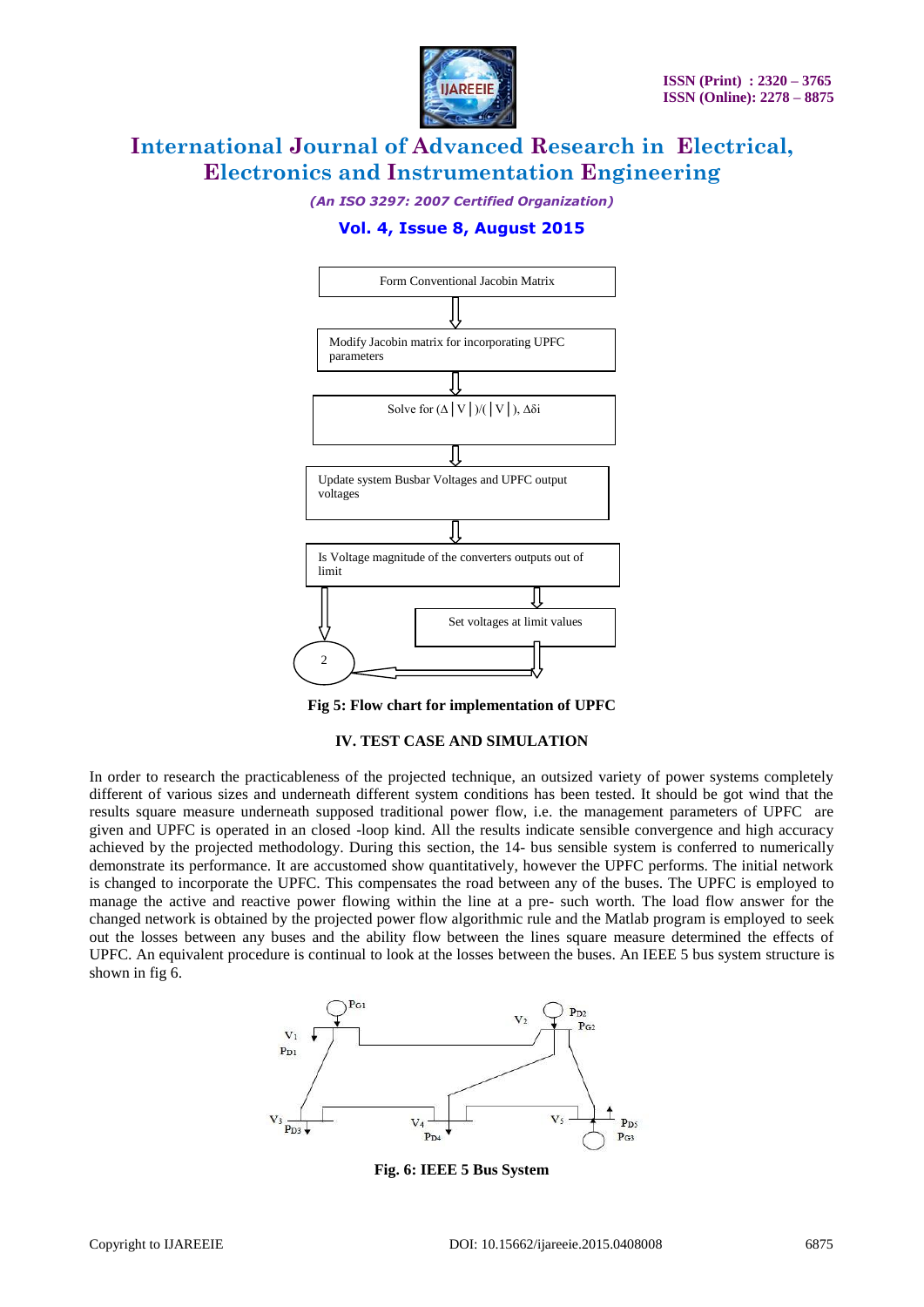

*(An ISO 3297: 2007 Certified Organization)*

### **Vol. 4, Issue 8, August 2015**

**An IEEE 14 -Bus system structure in a power transmission system is shown fig 7.**



#### **Fig. 7: IEEE 14 Bus Systems**

#### **V. RESULT AND DISCUSSION**

The network was tested without UPFC and with UPFC. And it was observed that the UPFC parameters were within limits. The simulation shows the power flow for the line active and reactive powers and reduces the total power losses which are tabulated below. The voltages of the buses with and without UPFC are also tabulated:

The magnitude of the voltages at different buses are observed when UPFC is not connected in the IEEE 5 Bus power transmission system and compared with the magnitude of the voltages when UPFC is connected in the IEEE 5 Bus system between the lines of 1 and 2 and tabulated below.

|            |                | <b>VOLTAGE PROFILE -WITHOUT UPFC</b> |             | <b>VOLTAGE PROFILE -WITH UPFC</b> |             |             |  |
|------------|----------------|--------------------------------------|-------------|-----------------------------------|-------------|-------------|--|
| <b>BUS</b> | <b>VOLTAGE</b> | ANGLE(rad)                           | ANGLE(deg)  | <b>VOLTAGE</b>                    | ANGLE(rad)  | ANGLE(deg)  |  |
|            | 1.060000       | 0.000000                             | 0.000000    | 1.060000                          | 0.000000    | 0.000000    |  |
| 2          | 0.995004       | $-0.037489$                          | $-2.147973$ | 1.012802                          | $-0.021868$ | $-1.252917$ |  |
| 3          | 0.987625       | $-0.087646$                          | $-5.021758$ | 1.006397                          | $-0.068236$ | $-3.909631$ |  |
| 4          | 0.982968       | $-0.093511$                          | -5.357788   | 1.004389                          | $-0.071523$ | -4.097976   |  |
| 5          | 0.967789       | $-0.104355$                          | $-5.979102$ | 1.013454                          | $-0.057244$ | $-3.279815$ |  |

### **Table 1: VOLTAGE profile of IEEE 5 Bus with and without UPFC**

The magnitude of the active and reactive powers at different buses are observed when UPFC is not connected in the IEEE 5 Bus power transmission system and compared with the magnitude of the active and reactive powers when UPFC is connected in the IEEE 5 Bus system between the lines of 1 and 2 and tabulated below.

| Table 2: POWER FLOW profile of IEEE 5 Bus with and without UPFC |  |  |
|-----------------------------------------------------------------|--|--|
|-----------------------------------------------------------------|--|--|

|             |             | <b>POWER FLOW BETWEEN LINES - without</b> |             | POWER FLOW BETWEEN LINES - |                 |             |
|-------------|-------------|-------------------------------------------|-------------|----------------------------|-----------------|-------------|
| <b>BUS</b>  | <b>UPFC</b> |                                           |             |                            | WITH UPFC       |             |
| <b>CODE</b> | REAL POWER  | <b>REACTIVE</b>                           | <b>LOSS</b> | REAL                       | <b>REACTIVE</b> | <b>LOSS</b> |
|             |             | <b>POWER</b>                              |             | <b>POWER</b>               | <b>POWER</b>    |             |
| $1 - 2$     | 0.941144    | 0.813184                                  | 0.028533    | 0.603549                   | 0.603215        | 0.013705    |
| $1 - 3$     | 0.417353    | 0.256140                                  | 0.006808    | 0.328817                   | 0.177900        | 0.004020    |
| $2 - 3$     | 0.260638    | $-0.059023$                               | 0.004210    | 0.248866                   | $-0.061343$     | 0.003720    |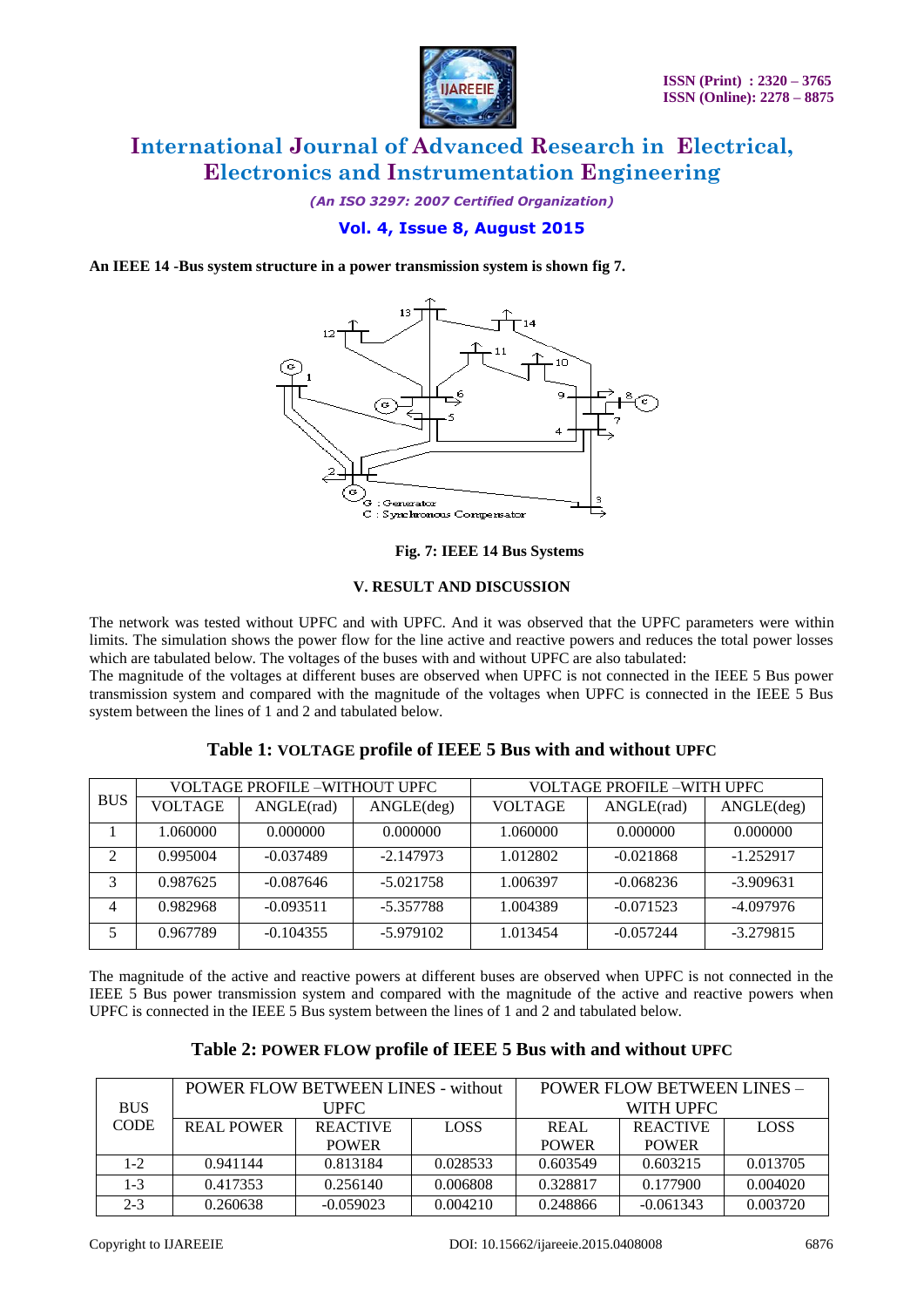

*(An ISO 3297: 2007 Certified Organization)*

### **Vol. 4, Issue 8, August 2015**

| $2 - 4$ | 0.296338 | $-0.043518$ | 0.005356 | 0.268748    | $-0.055794$ | 0.004297 |
|---------|----------|-------------|----------|-------------|-------------|----------|
| 2-5     | 0.555635 | 0.043536    | 0.012611 | 0.272230    | $-0.106281$ | 0.003212 |
| $3-4$   | 0.216973 | 0.071809    | 0.000551 | 0.119943    | 0.017422    | 0.000150 |
| 4-5     | 0.057404 | 0.019111    | 0.000428 | $-0.065757$ | $-0.040806$ | 0.000362 |

The magnitude of the voltages at different buses are observed when UPFC is not connected in the IEEE 14 Bus power transmission system and compared with the magnitude of the voltages when UPFC is connected in the IEEE 14 Bus system between the lines of 1 and 2 and tabulated below.

### **Table 3: voltage profile of IEEE 14 Bus with and without UPFC**

| <b>BUS</b> |                | VOLTAGE PROFILE –WITH OUT UPFC |              | <b>VOLTAGE PROFILE -WITH UPFC</b> |             |              |
|------------|----------------|--------------------------------|--------------|-----------------------------------|-------------|--------------|
|            | <b>VOLTAGE</b> | ANGLE(rad)                     | ANGLE(deg)   | <b>VOLTAGE</b>                    | ANGLE(rad)  | ANGLE(deg)   |
|            | 1.060000       | 0.000000                       | 0.000000     | 1.060000                          | 0.000000    | 0.000000     |
| 2          | 0.985771       | $-0.075402$                    | $-4.320190$  | 1.001845                          | $-0.062710$ | $-3.593030$  |
| 3          | 0.903126       | $-0.223980$                    | $-12.833113$ | 0.928323                          | $-0.196953$ | $-11.284568$ |
| 4          | 0.921461       | $-0.174810$                    | $-10.015860$ | 0.951845                          | $-0.143809$ | $-8.239624$  |
| 5          | 0.936978       | $-0.146366$                    | $-8.386177$  | 0.970176                          | $-0.112318$ | $-6.435364$  |
| 6          | 0.868920       | $-0.278955$                    | $-15.982950$ | 0.904532                          | $-0.237160$ | $-13.588261$ |
| 7          | 0.876830       | $-0.250193$                    | $-14.335005$ | 0.909947                          | $-0.213043$ | $-12.206489$ |
| 8          | 0.876830       | $-0.250193$                    | $-14.335005$ | 0.909947                          | $-0.213043$ | $-12.206489$ |
| 9          | 0.855507       | $-0.292879$                    | $-16.780731$ | 0.889781                          | $-0.251984$ | $-14.437645$ |
| 10         | 0.848724       | $-0.298066$                    | $-17.077906$ | 0.883572                          | $-0.256407$ | $-14.691030$ |
| 11         | 0.854467       | $-0.291992$                    | $-16.729910$ | 0.889830                          | $-0.249989$ | $-14.323328$ |
| 12         | 0.850666       | $-0.301348$                    | $-17.265991$ | 0.886929                          | $-0.257952$ | -14.779539   |
| 13         | 0.845023       | $-0.303217$                    | $-17.373048$ | 0.881353                          | $-0.259780$ | $-14.884317$ |
| 14         | 0.828357       | $-0.324395$                    | $-18.586484$ | 0.864491                          | $-0.280240$ | $-16.056588$ |

The magnitude of the active and reactive powers at different buses are observed when UPFC is not connected in the IEEE 14 Bus power transmission system and compared with the magnitude of the active and reactive powers when UPFC is connected in the IEEE 14 Bus system between the lines of 1 and 2 and tabulated below.

|  |  |  |  |  | Table 4: power flow profile of IEEE 14 Bus with and without UPFC |  |
|--|--|--|--|--|------------------------------------------------------------------|--|
|--|--|--|--|--|------------------------------------------------------------------|--|

|                 | <b>POWER FLOW BETWEEN LINES -</b> |                 |             | <b>POWER FLOW BETWEEN LINES -</b> |                 |             |
|-----------------|-----------------------------------|-----------------|-------------|-----------------------------------|-----------------|-------------|
| <b>BUS CODE</b> |                                   | WITHOUT UPFC    |             | WITHOUT UPFC                      |                 |             |
|                 | <b>REAL</b>                       | <b>REACTIVE</b> | <b>LOSS</b> | <b>REAL</b>                       | <b>REACTIVE</b> | <b>LOSS</b> |
|                 | <b>POWER</b>                      | <b>POWER</b>    |             | <b>POWER</b>                      | <b>POWER</b>    |             |
| $1-2$           | 1.609601                          | 0.823090        | 0.057229    | 1.334390                          | 0.610381        | 0.037778    |
| $1-5$           | 0.758121                          | 0.420985        | 0.037316    | 0.592468                          | 0.284782        | 0.021573    |
| $2 - 3$         | 0.733802                          | 0.265613        | 0.030018    | 0.688326                          | 0.228969        | 0.025130    |
| $2 - 4$         | 0.575634                          | 0.177098        | 0.022095    | 0.484944                          | 0.123283        | 0.014784    |
| $2 - 5$         | 0.425935                          | 0.133966        | 0.011960    | 0.306342                          | 0.071948        | 0.005774    |
| $3-4$           | $-0.238216$                       | $-0.011711$     | 0.004663    | $-0.278804$                       | $-0.026050$     | 0.006054    |
| $4 - 5$         | $-0.625277$                       | $-0.138474$     | 0.006425    | $-0.743629$                       | $-0.173525$     | 0.008563    |
| $4 - 7$         | 0.290978                          | 0.207632        | 0.000000    | 0.286526                          | 0.200626        | $-0.000000$ |
| $4-9$           | 0.166960                          | 0.119137        | $-0.000000$ | 0.164406                          | 0.115117        | 0.000000    |
| $5 - 6$         | 0.427078                          | 0.281386        | 0.000000    | 0.433580                          | 0.279803        | 0.000000    |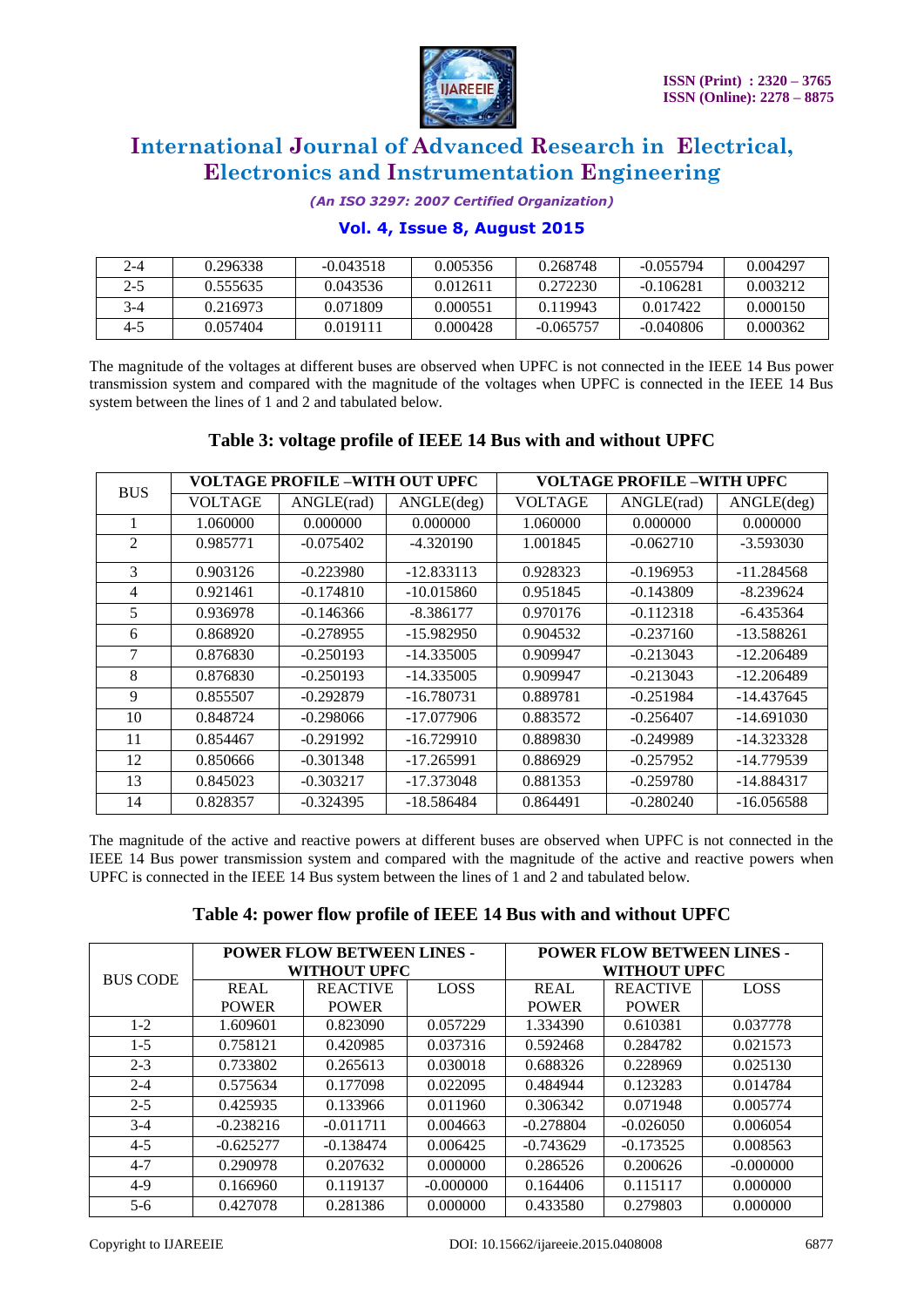

*(An ISO 3297: 2007 Certified Organization)*

| $6 - 11$  | 0.064303    | 0.032752    | 0.000655 | 0.068402    | 0.034526    | 0.000682 |
|-----------|-------------|-------------|----------|-------------|-------------|----------|
| $6-12$    | 0.077051    | 0.025706    | 0.001074 | 0.077533    | 0.025667    | 0.001002 |
| $6 - 13$  | 0.173724    | 0.072840    | 0.003109 | 0.175646    | 0.073312    | 0.002929 |
| $7 - 8$   | $-0.000000$ | $-0.000000$ | 0.000000 | 0.000000    | 0.000000    | 0.000000 |
| $7-9$     | 0.290978    | 0.176161    | 0.000000 | 0.286526    | 0.172386    | 0.000000 |
| $9-10$    | 0.061720    | 0.045562    | 0.000256 | 0.057625    | 0.043775    | 0.000210 |
| $9 - 14$  | 0.101218    | 0.039624    | 0.002052 | 0.098307    | 0.038144    | 0.001785 |
| $10-11$   | $-0.028536$ | $-0.013117$ | 0.000112 | $-0.032586$ | $-0.014784$ | 0.000135 |
| $12 - 13$ | 0.014977    | 0.007471    | 0.000086 | 0.015531    | 0.007581    | 0.000084 |
| $13 - 14$ | 0.050506    | 0.016111    | 0.000673 | 0.053164    | 0.017050    | 0.000686 |
|           |             |             |          |             |             |          |

## **Vol. 4, Issue 8, August 2015**

The magnitude of the voltages and power flows at different buses are observed when UPFC is not connected in the IEEE 5 Bus power transmission system and compared with the magnitude of the voltages when UPFC is connected in the IEEE 5 Bus system between the lines of 1 and 2.

The waveforms are compared with and without UPFC in all parameters are tabulated below:

### **WAVEFORMS OF IEEE 5 BUS WITH AND WITHOUT UPFC**

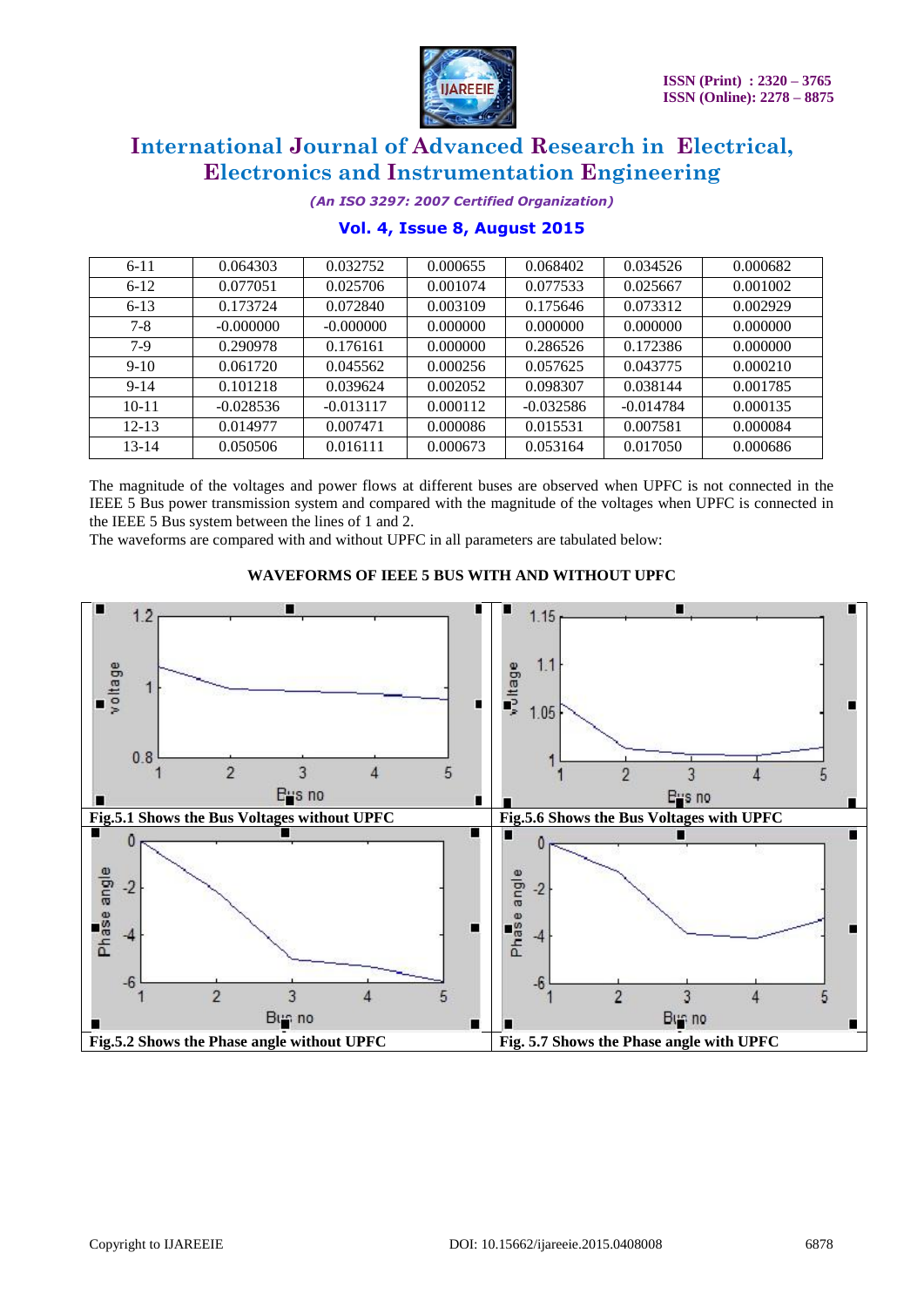

*(An ISO 3297: 2007 Certified Organization)*



### **Vol. 4, Issue 8, August 2015**

### **V. CONCLUSION**

In this paper the UPFC Voltage Source Model (VSM) was utilized to research the execution of the Unified Power Flow Controller (UPFC) furthermore, in this manner the heap stream studies were finished by incorporating the Voltage Source Model of UPFC in the Newton Raphson (N-R) calculation. The N-R calculation has the capacity control the stream of force and voltage independently and in addition all the while. The outcome for an IEEE-5, IEEE-14 and IEEE-30 Bus framework has been exhibited above without and with UPFC and was looked at regarding Genuine and Reactive force stream and the Voltage extent. Hence forth it was watched that the UPFC controls the genuine and receptive force of the transports and the lines and it additionally controls the voltage of the transport inside determined breaking points, along these lines lessens the aggregate misfortunes in the lines.

The rudiments of FACTS gadget UPFC are talked about. Subsequently, an effortlessly justifiable UPFC model expected for OPF studies is determined and UPFC force stream comparisons are inferred. The displayed model is